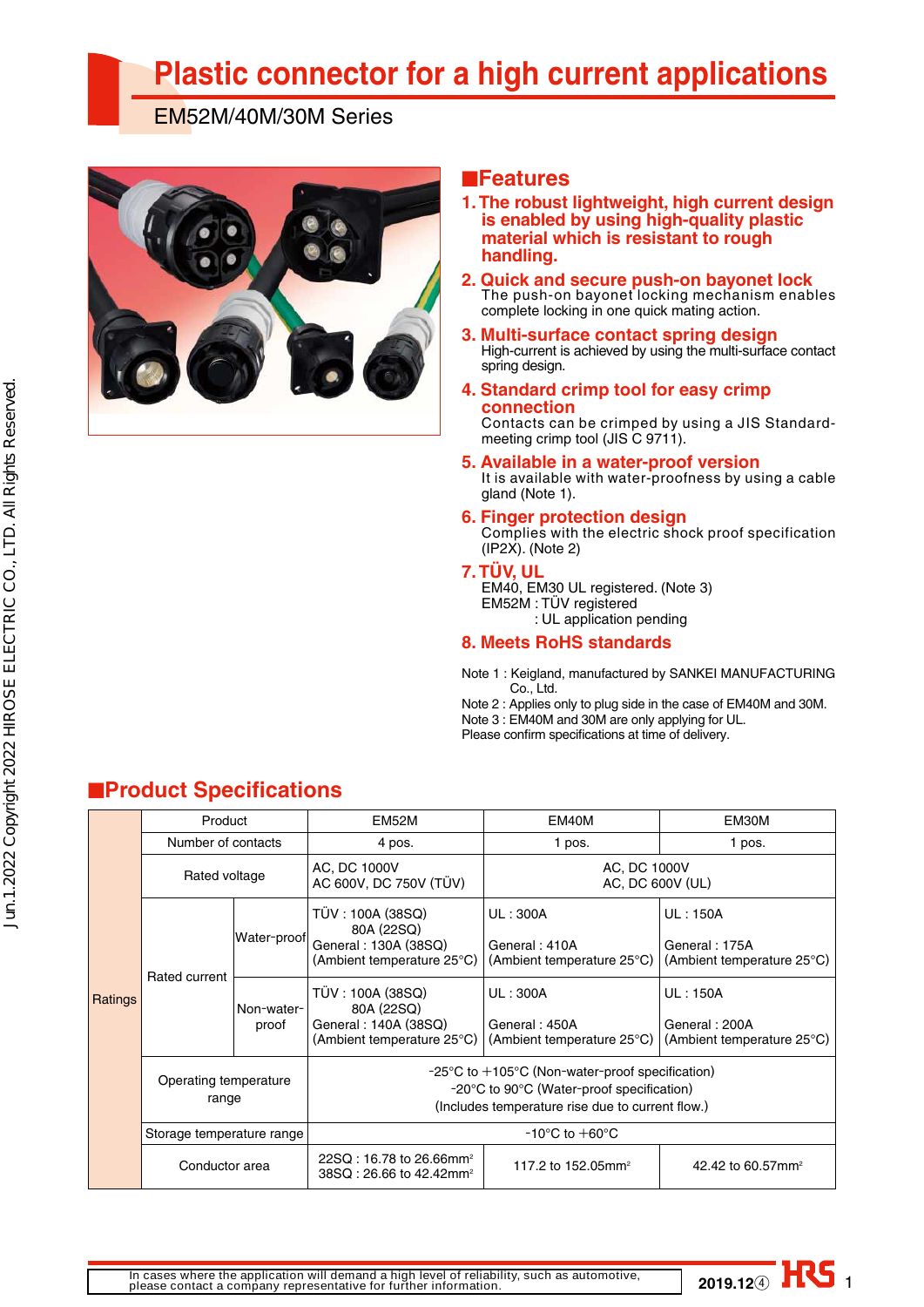| Item                        | Specifications                                                                                                            | Conditions                                                                                                                                                                  |
|-----------------------------|---------------------------------------------------------------------------------------------------------------------------|-----------------------------------------------------------------------------------------------------------------------------------------------------------------------------|
| 1. Contact<br>resistance    | $0.5m\Omega$ or less (EM52M)<br>$0.3$ m $\Omega$ or less (EM40M)<br>$0.6$ m $\Omega$ or less (EM30M)                      | Measured at DC 1A                                                                                                                                                           |
| 2. Insulation<br>resistance | 1000M $\Omega$ or more                                                                                                    | Measured at DC 500V                                                                                                                                                         |
| 3. Withstanding<br>voltage  | No flashover or breakdown                                                                                                 | Apply AC 2200V for 1 minute.                                                                                                                                                |
| 4. Mating cycles            | Contact resistance<br>1m $\Omega$ or less (EM52M)<br>$0.8$ m $\Omega$ or less (EM40M)<br>$0.8$ m $\Omega$ or less (EM30M) | 50 times of repeated operation                                                                                                                                              |
| 5. Vibration                |                                                                                                                           | 10 to 55 to 10 Hz/cycle, half amplitude of 0.75mm, 5<br>minutes/cycle, 10 cycles in each of the three axial<br>directions<br>(EM52M Non-water-proof specification)          |
| resistance                  | No electrical discontinuity of $10\mu s$ or more                                                                          | 10 to 500Hz/cycle, half amplitude 0.75mm<br>3 hours in 3 axial directions (MIL-STD-1344 Method<br>2005 Condition II)<br>(EM52M Water-proof specification, EM40M, EM30M)     |
| 6. Shock<br>resistance      | No electrical discontinuity of $10\mu s$ or more                                                                          | Acceleration : 490 m/s <sup>2</sup> , duration : 11 ms,<br>6 directions, 3 cycles for each                                                                                  |
| 7. Temperature<br>cycles    | Insulation resistance: Minimum of<br>$1000M\Omega$                                                                        | -40°C: 30 minutes $\rightarrow$ Room temperature : 2 to 3<br>minutes $\rightarrow +105^{\circ}$ C : 30 minutes<br>$\rightarrow$ Room temperature : 2 to 3 minutes, 5 cycles |
| 8. Humidity<br>resistance   | Insulation resistance:<br>Minimum of $10M\Omega$ (at high humidity)<br>Minimum of $100M\Omega$ (dry environment)          | Left at a temperature of 40°C and in humidity of 90 to<br>95% for 96 hours.                                                                                                 |
| 9. Waterproof               | No water intrusion inside connector                                                                                       | Submerged in 1m water depth for 0.5 days in mated<br>condition.                                                                                                             |

# ■**Materials / Finish**

| Component                   | <b>Materials</b>      | Color/Finish  | <b>Remarks</b> |
|-----------------------------|-----------------------|---------------|----------------|
| Insulator                   | PBT, PBT Alloy Resin  | <b>Black</b>  | $UL94V-0$      |
| Contact                     | Copper                | Silver plated |                |
| Contact spring              | Copper alloy          |               |                |
| Packing                     | Fluorosilicone rubber | <b>Black</b>  |                |
| $O$ -ring<br>Nitrile rubber |                       | <b>Black</b>  |                |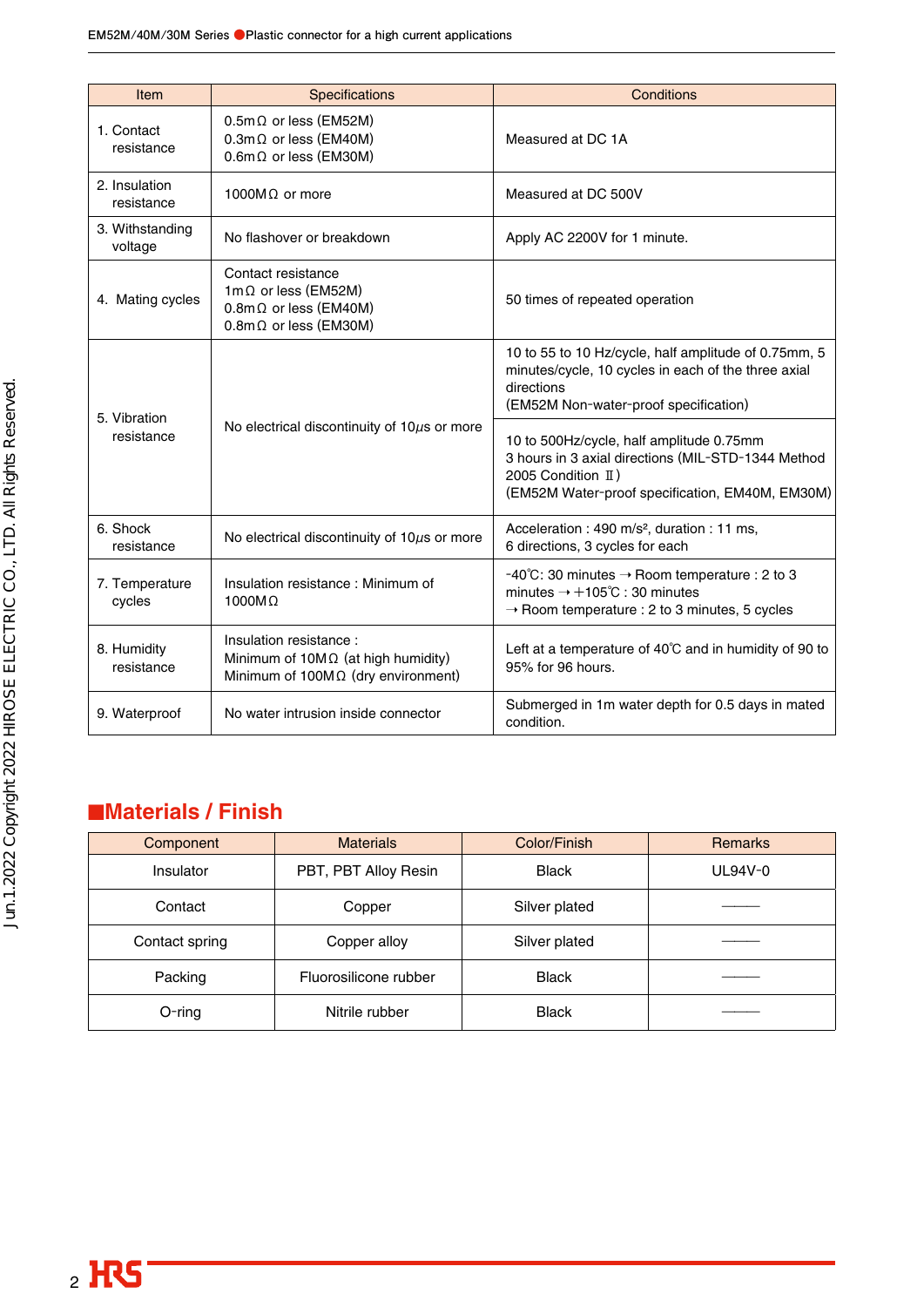## ■**Product Number Structure**

Refer to the chart below when determining the product specifications from the product number. Please select from the product numbers listed in this catalog when placing orders.

| Plug                     |                                      |   |            |              |        |    |                 |                |                       |           |              |                                          |
|--------------------------|--------------------------------------|---|------------|--------------|--------|----|-----------------|----------------|-----------------------|-----------|--------------|------------------------------------------|
|                          |                                      |   |            |              |        |    |                 |                |                       |           |              | EM ** M $-$ * B P $-$ * P C A $-$ * (**) |
| O                        | $\boldsymbol{Q}$                     | 8 |            |              | 4 6 6  |    |                 | $\mathbf{7}$ 8 | $\bullet$             | <b>10</b> | Œ            | $\mathbf{P}$                             |
| Receptacle               |                                      |   |            |              |        |    |                 |                |                       |           |              |                                          |
|                          |                                      |   |            |              |        |    |                 |                |                       |           |              | EM ** M – * B R – * S C A –* (**)        |
| O                        | $\boldsymbol{Q}$                     | 8 |            | 466          |        |    | $\bullet$       | $\bullet$      | $\boldsymbol{\Theta}$ | <b>10</b> | Œ            | <b>12</b>                                |
| ● Crimp contact (male)   |                                      |   |            |              |        |    |                 |                |                       |           |              |                                          |
|                          | EM 52 M – P C $*$ – 1 $*$ 2 ( $**$ ) |   |            |              |        |    |                 |                |                       |           |              |                                          |
| O                        | $\bullet$                            | 8 |            |              | 8 9 13 |    | $\overline{14}$ | $\bullet$      | $\overline{6}$        |           | $\mathbf{P}$ |                                          |
| ● Crimp contact (female) |                                      |   |            |              |        |    |                 |                |                       |           |              |                                          |
|                          | $EVI - S C * - 1 * 2$ (**)           |   |            |              |        |    |                 |                |                       |           |              |                                          |
|                          |                                      | 8 | $9 \t{13}$ | $\mathbf{A}$ | 15     | 16 |                 | <b>12</b>      |                       |           |              |                                          |
|                          |                                      |   |            |              |        |    |                 |                |                       |           |              |                                          |

| Series name : EM, EV                                            | Contact connection method: C=Crimp connection                                            |
|-----------------------------------------------------------------|------------------------------------------------------------------------------------------|
| <b>2</b> Shell size: 52, 40, 30                                 | <b>O</b> Mating guide indication: A, B, C, D                                             |
| Style [1] : M=Mold type                                         | C Package : Unmarked=standard, K=contact, retainer or sleeve shipped in a single package |
| 4 Style [2] : W=Water-proof type, Unmarked=Non-water-proof type | <sup>2</sup> Special specification: Alternate options                                    |
| $\bullet$ Lock type : B= Bayonet lock                           | Contact shape: Unmarked=standard (with connection holes), 2=without connection holes     |
| <b>6</b> Connector type : P=plug, R=receptacle, J=jack          | Contact form : 1=Loose piece contact                                                     |
| <b>O</b> Number of contacts                                     | Connection section : 1=22SQ-compliant, 3=38SQ-compliant                                  |
| Connector gender : P=Male contact, S=Female contact             | <b>6</b> Plating class : 2=Silver plating                                                |

#### **[Reference] Derating curve**



#### **Operation below the derating curve (dotted line) is recommended.**

Note : Derating curve could vary depending on cable type and measurement even under the same conditions. Therefore, the data noted above are reference values, not connector specifications.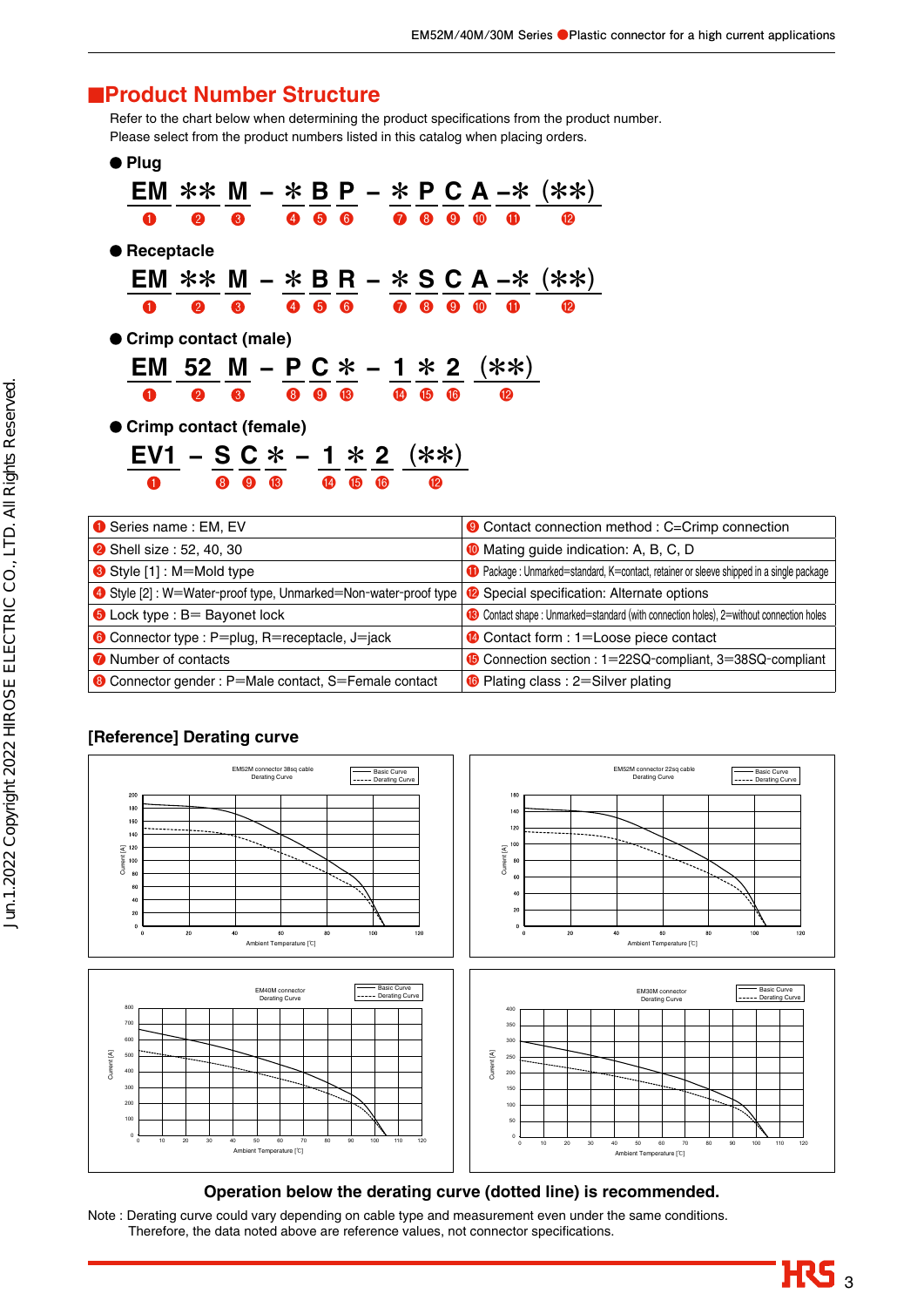### **[Reference] Continuous energizing current graph (Current-Time graph)**





[Temperature rise value 45℃] Energizing time (average value of all samples)



[Temperature rise value 45℃] Energizing time (average value of all samples)



Note : The continuous energizing current graph is reference data used for current values exceeding the rated values for a short time.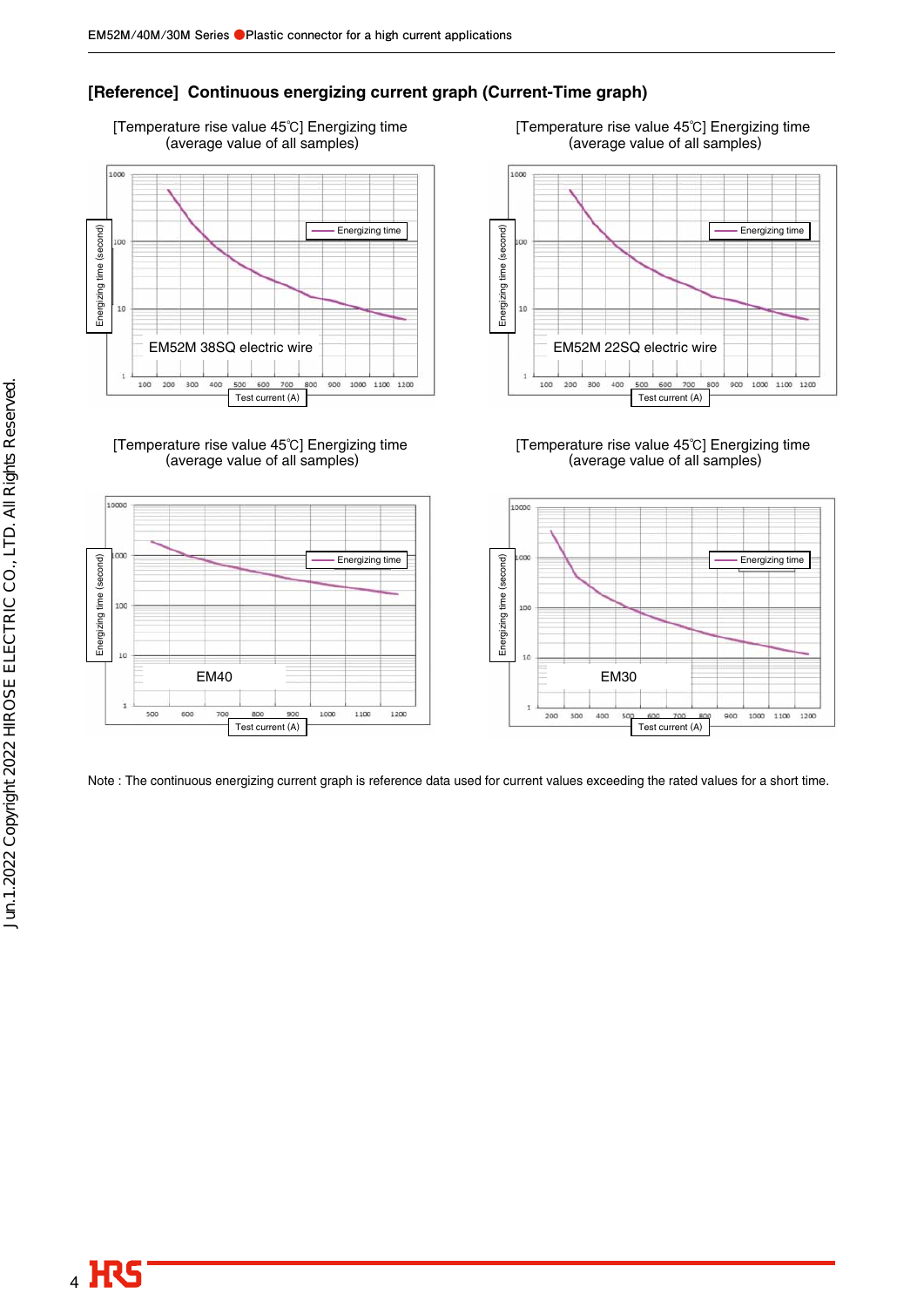# ■**Plug**







Unit:mm

| Part No.         | HRS No.    | A    | B    | <b>Remarks</b>                                                                |
|------------------|------------|------|------|-------------------------------------------------------------------------------|
| EM52M-BP-4PCA    | 138-0046-2 | 71   | 51.6 | For non-water-proof type                                                      |
| EM52M-WBP-4PCA   | 138-0035-6 |      |      | For water-proof type                                                          |
| EM40M-WBP-1PCA-K | 138-0070-0 | 53.2 | 39.5 | For water-proof type,<br>Contact and sleeve shipped in a single package       |
| EM40M-BP-1PCA-K  | 138-0072-0 |      |      | For non-water-proof type,<br>Contact and retainer shipped in a single package |
| EM30M-WBP-1PCA-K | 138-0074-0 | 40.6 | 26.7 | For water-proof type,<br>Contact and sleeve shipped in a single package       |
| EM30M-BP-1PCA-K  | 138-0076-0 |      |      | For non-water-proof type,<br>Contact and retainer shipped in a single package |

# ■**Receptacle**





Unit:mm

| Part No.         | HRS No.    | A     | B    | C    | D    | E | F    | <b>Remarks</b>                                   |
|------------------|------------|-------|------|------|------|---|------|--------------------------------------------------|
| EM52M-BR-4SCA    | 138-0050-0 | 58    | 72.4 | 62   | 36   |   | 78.5 | For non-water-proof type                         |
| EM52M-WBR-4SCA   | 138-0036-9 |       |      |      |      |   |      | For water-proof type                             |
| EM40M-WBR-1SCA-K | 138-0071-0 |       |      |      | 27   |   |      | For water-proof type,                            |
|                  |            | 45.96 | 56   | 46.5 |      | 6 | 75.7 | Contact and sleeve shipped in a single package   |
| EM40M-BJ-1SCA-K  | 138-0073-0 |       |      |      |      |   |      | For non-water-proof type,                        |
|                  |            |       |      |      |      |   |      | Contact and retainer shipped in a single package |
| EM30M-WBR-1SCA-K | 138-0075-0 |       | 46   | 35.2 | 21.6 |   |      | For water-proof type,                            |
|                  |            | 36.77 |      |      |      | 5 | 57.8 | Contact and sleeve shipped in a single package   |
| EM30M-BJ-1SCA-K  | 138-0077-0 |       |      |      |      |   |      | For non-water-proof type,                        |
|                  |            |       |      |      |      |   |      | Contact and retainer shipped in a single package |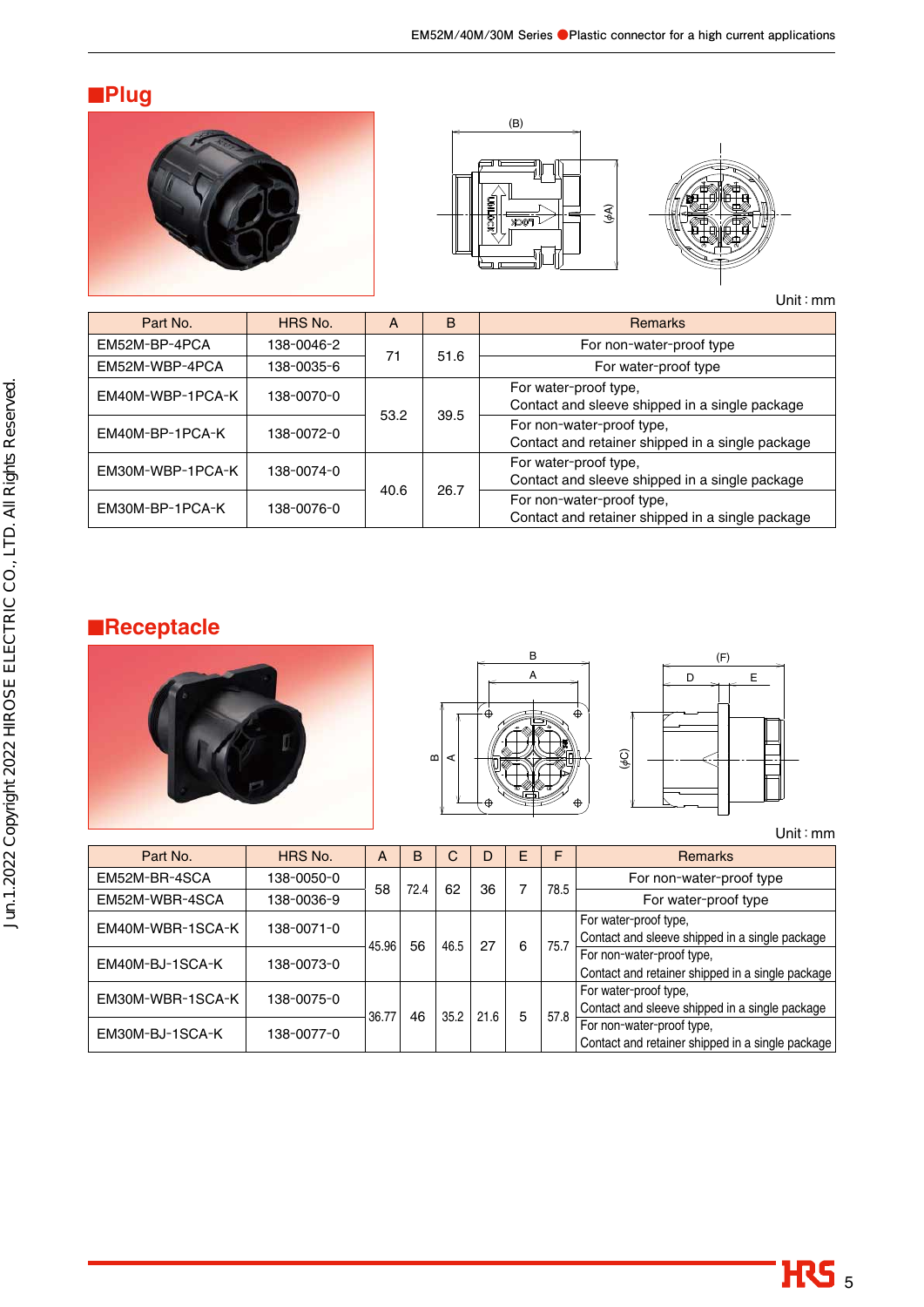## ■**Male contact**





Unit:mm

| Part No.      | HRS No.    | Conductor area                |      |      | Remarks     |
|---------------|------------|-------------------------------|------|------|-------------|
| EM52M-PC2-132 | 138-0006-0 | 26.66 to 42.42mm <sup>2</sup> | 13.3 | 57.8 | Cap : Grav  |
| EM52M-PC-112  | 138-0012-0 | 16.78 to 26.66mm <sup>2</sup> |      | 50.8 | Cap : Black |

## ■**Female contact**





Unit:mm

| Part No.        | HRS No.       | Conductor area                |      | B    | <b>Remarks</b> |
|-----------------|---------------|-------------------------------|------|------|----------------|
| EV1-SC2-132(03) | 139-0012-7 03 | 26.66 to 42.42mm <sup>2</sup> | 13.3 | 53.5 | Cap: Gray      |
| EV1-SC2-112(03) | 139-0013-0 03 | 16.78 to 26.66mm <sup>2</sup> | 11.5 | 50.5 | Cap: Black     |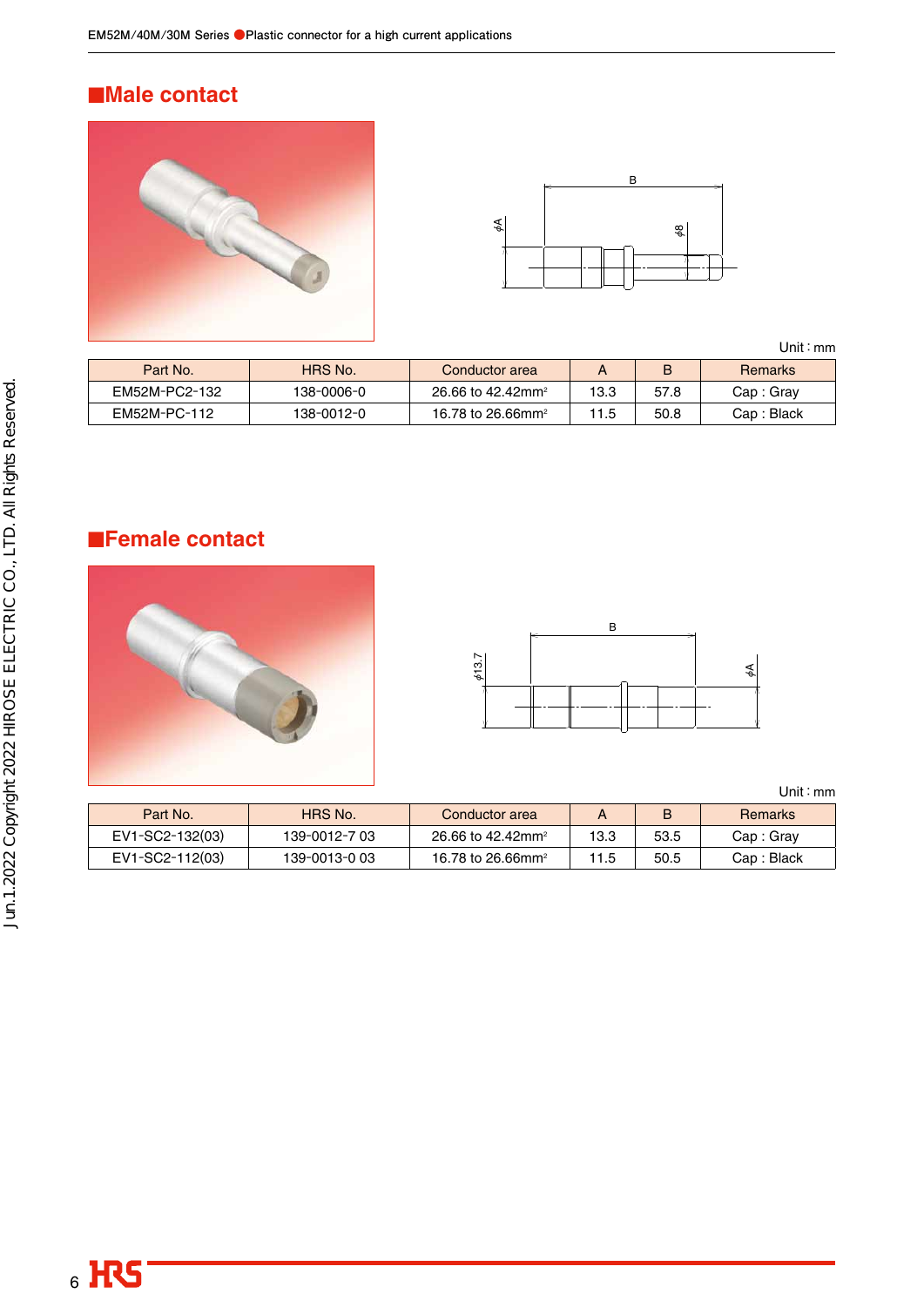## □**Strain Relief**



Note : This product is manufactured by SANKEI MANUFACTURING Co., Ltd.

| Part No. | HRS No. | Applicable connector | <b>Remarks</b>                      |
|----------|---------|----------------------|-------------------------------------|
| E2KD3636 |         | EM52M                | When using a 38mm <sup>2</sup> wire |
| E2KD3236 | --      | EM52M                | When using a 22mm <sup>2</sup> wire |
| E2KD2428 |         | EM40M                |                                     |
| E2KD1620 |         | EM30M                |                                     |

## □**Multiple packing**



Note : This product is manufactured by SANKEI MANUFACTURING Co., Ltd.

| Part No.            | HRS No. | Applicable connector | Outer diameter of<br>applicable wire | <b>Applicable Strain Relief</b> |  |  |
|---------------------|---------|----------------------|--------------------------------------|---------------------------------|--|--|
| $EMGP36-11\times4P$ |         |                      | $\phi$ 10 to 11mm                    |                                 |  |  |
| $EMGP36-12\times4P$ |         |                      | $\phi$ 11 to 12mm                    | E2KD3636                        |  |  |
| $EMGP36-13\times4P$ |         | <b>EM52M</b>         | $\phi$ 12 to 13mm                    |                                 |  |  |
| $EMGP32-9\times4P$  |         |                      | $\phi$ 8 to 9mm                      |                                 |  |  |
| $EMGP32-10\times4P$ |         |                      | $\phi$ 9 to 10mm                     | E2KD3236                        |  |  |
| $EMGP32-11\times4P$ |         |                      | $\phi$ 10 to 11mm                    |                                 |  |  |